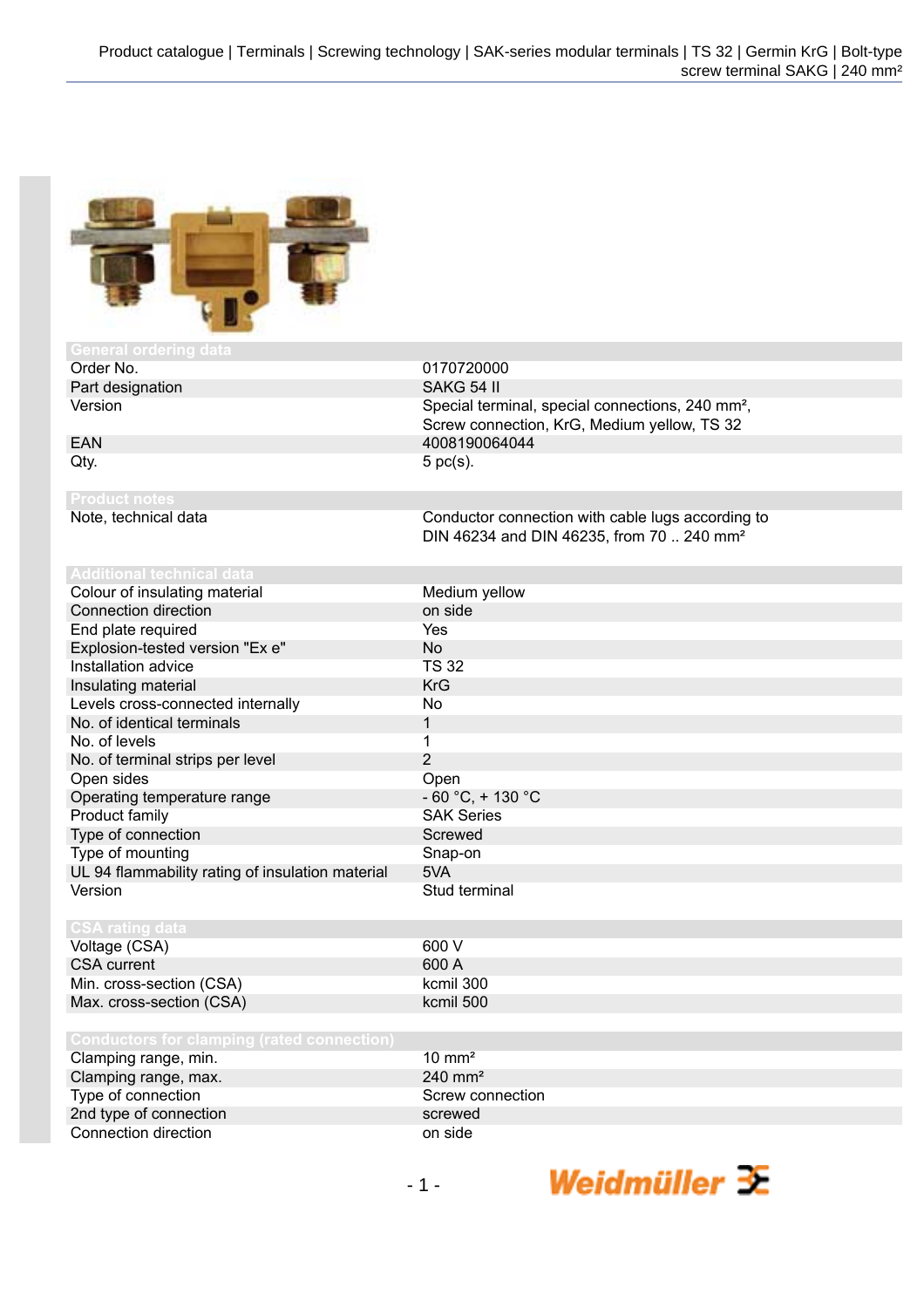| <b>Conductors for clamping (rated connection)</b> |                        |
|---------------------------------------------------|------------------------|
| No. of connections                                | $\mathbf{1}$           |
| Clamping screw                                    | M 16                   |
| Tightening torque range                           | 2560 Nm                |
| AWG conductor size, min.                          | kcmil 300              |
| AWG conductor size, max.                          | kcmil 500              |
| AWG conductor size, min.                          | $150$ mm <sup>2</sup>  |
| AWG conductor size, max.                          | 253.35 mm <sup>2</sup> |
|                                                   |                        |
| <b>Dimensions</b>                                 |                        |
| Width                                             | 54 mm                  |
| Height of lowest version                          | 60.5 mm                |
| Length                                            | 122 mm                 |
| Weight                                            | 591 g                  |
| TS 32 offset                                      | 61 mm                  |
|                                                   |                        |
| Rating data                                       |                        |
| Rated cross-section                               | 240 mm <sup>2</sup>    |
| Rated voltage                                     | 1,000 V                |
| Rated impulse voltage                             | 8 kV                   |
| Rated current                                     | 415 A                  |
| Standards                                         | IEC 60947-7-1          |
| Current with max. conductor                       | 415 A                  |
| Pollution severity                                | 3                      |
|                                                   |                        |
| <b>UL</b> rating data                             |                        |
| Voltage (UL)                                      | 600 V                  |
| Current (UL)                                      | 380 A                  |
| Min. cross-section (UL)                           | kcmil 300              |
| Max. cross-section (UL)                           | kcmil 500              |
|                                                   |                        |

Approvals institutes



# **Downloads**

0170720000\_01122\_SAKG\_54\_II\_STP.stp

| <b>Classifications</b> |             |
|------------------------|-------------|
| ETIM 2.0               | EC000897    |
| ETIM 3.0               | EC000897    |
| eClass 4.1             | 27-14-11-31 |
| eClass 5.0             | 27-14-11-31 |
| eClass 5.1             | 27-14-11-31 |